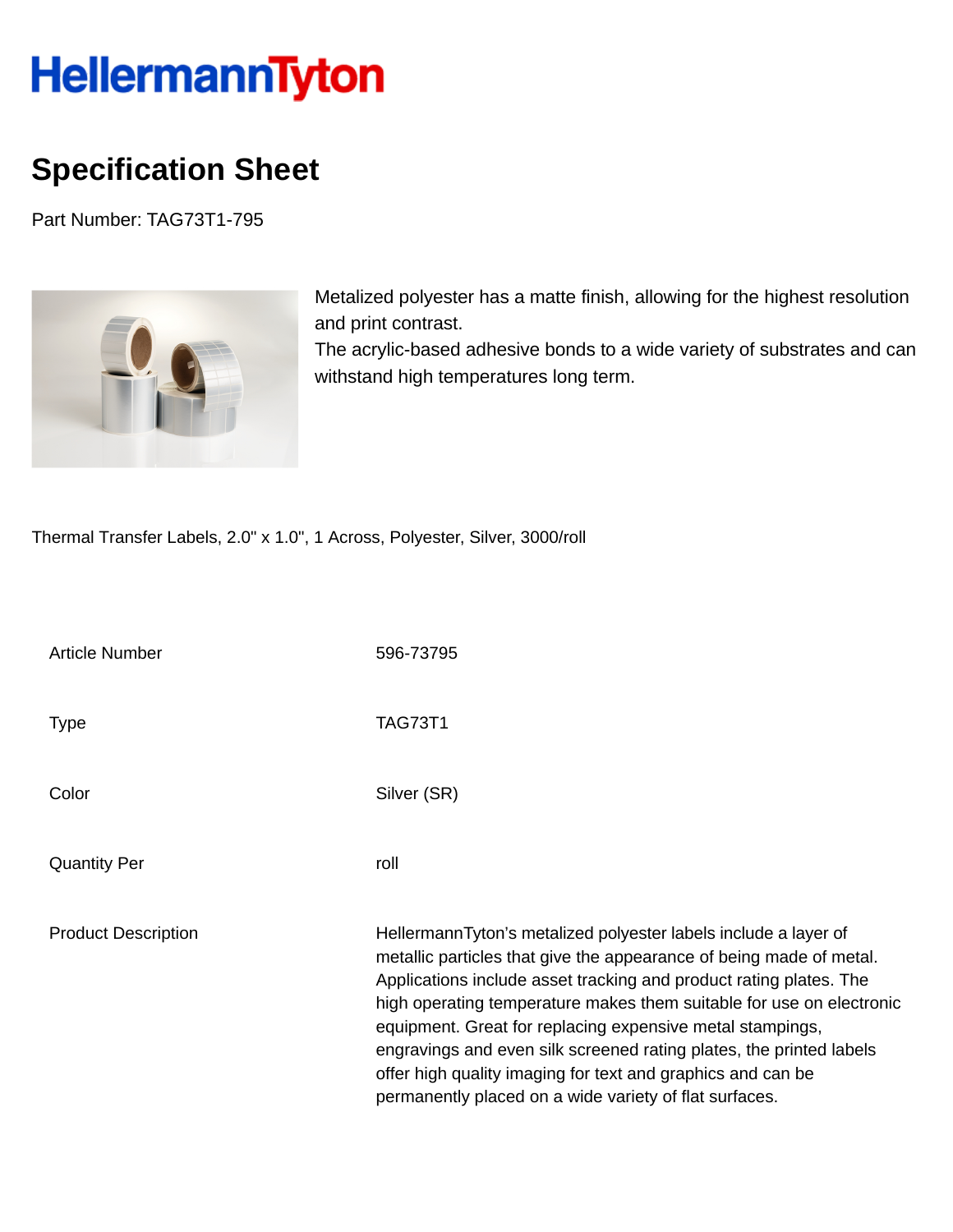| <b>Short Description</b>              | Thermal Transfer Labels, 2.0" x 1.0", 1 Across, Polyester, Silver,<br>3000/roll |  |
|---------------------------------------|---------------------------------------------------------------------------------|--|
| <b>Global Part Name</b>               | TAG73T1-795-SR                                                                  |  |
| Width W (Imperial)                    | 2.0                                                                             |  |
| Width W (Metric)                      | 50.8                                                                            |  |
| Thickness T (Metric)                  | 64.0                                                                            |  |
| Height H (Imperial)                   | $1.0\,$                                                                         |  |
| Height H (Metric)                     | 25.4                                                                            |  |
| Width of Liner (Metric)               | 55.83                                                                           |  |
| Width of Liner (Imperial)             | 2.20                                                                            |  |
|                                       |                                                                                 |  |
| Material                              | Type 795, Polyester (795)                                                       |  |
| <b>Material Shortcut</b>              | 795                                                                             |  |
| Adhesive                              | Acrylic                                                                         |  |
| Halogen Free                          | No                                                                              |  |
| <b>Adhesive Operating Temperature</b> | -40°F to +302°F (-40°C to +150°C)                                               |  |